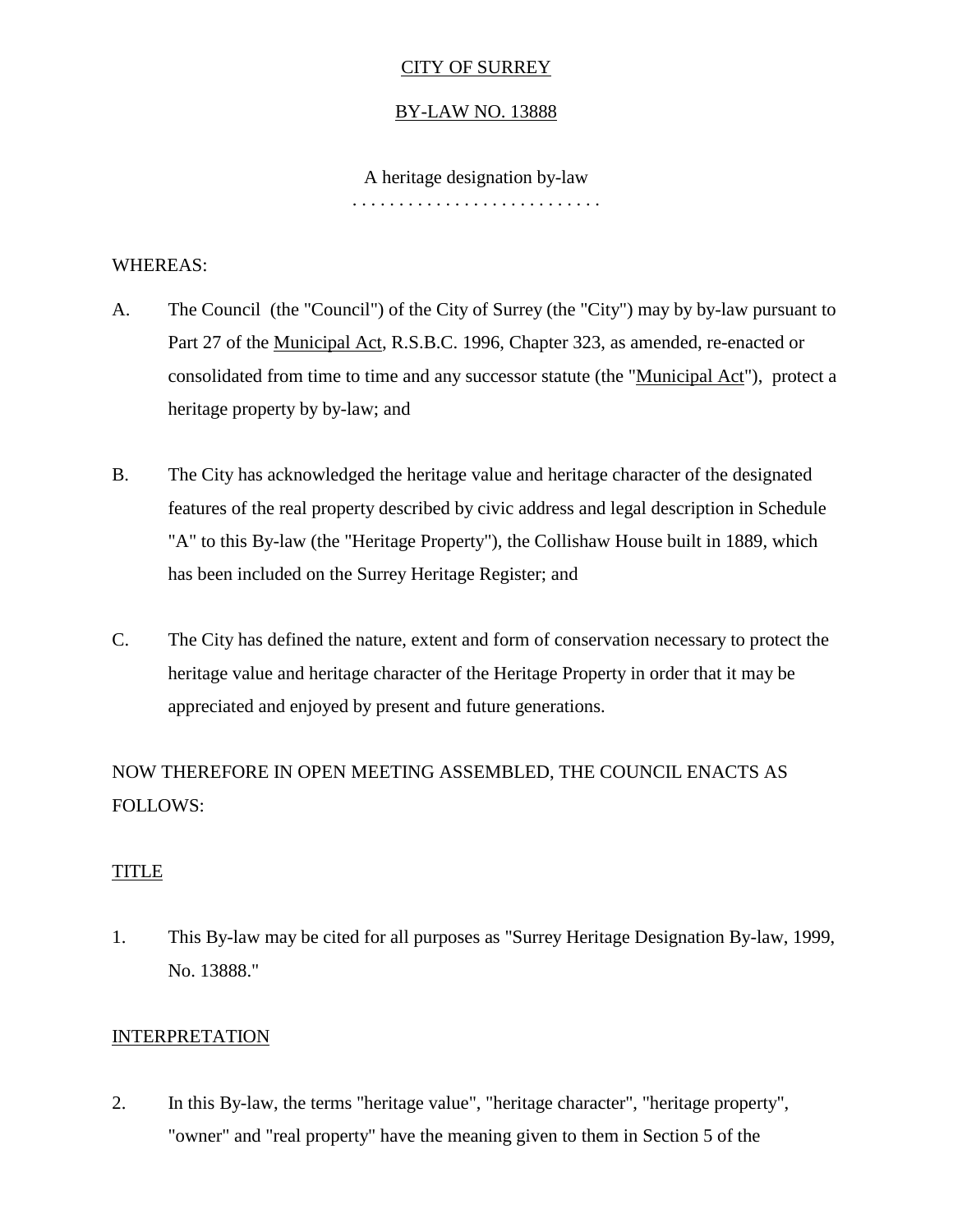Municipal Act, and any grammatical form of the terms "alter", "approval" and "heritage designation by-law" have the meaning corresponding to the meaning given to them in Section 947 of the Municipal Act.

# **DESIGNATION**

- 3. The Heritage Property is designated as protected under Section 967 of the Municipal Act.
- 4. Designation protection of the Heritage Property shall restrict the owner from making alterations to the Heritage Property without first obtaining approval from the City.

#### EXEMPTIONS FROM APPROVAL FOR ALTERATIONS

- 5. The following types of alterations may be made to the Heritage Property without the owner having to obtain approval from the City:
	- (a) alterations to the interior that do not include the designated features identified in Schedule "A"; and
	- (b) normal repair and maintenance of the designated features identified in Schedule "A".
- 6. For the purposes of Section 5, "normal repair and maintenance" means the repair to, or removal and reattachment of existing elements, features, finishing materials or any other components of the Heritage Property such that the heritage value and heritage character of the Heritage Property is not altered, including but not limited to the configuration, design and style.
- 7. Should normal repair and maintenance result in damage to any existing elements, features, finishing materials or any other components of the Heritage Property as identified in Schedule "A", the owner shall notify the City and repair the damage to the satisfaction of the City.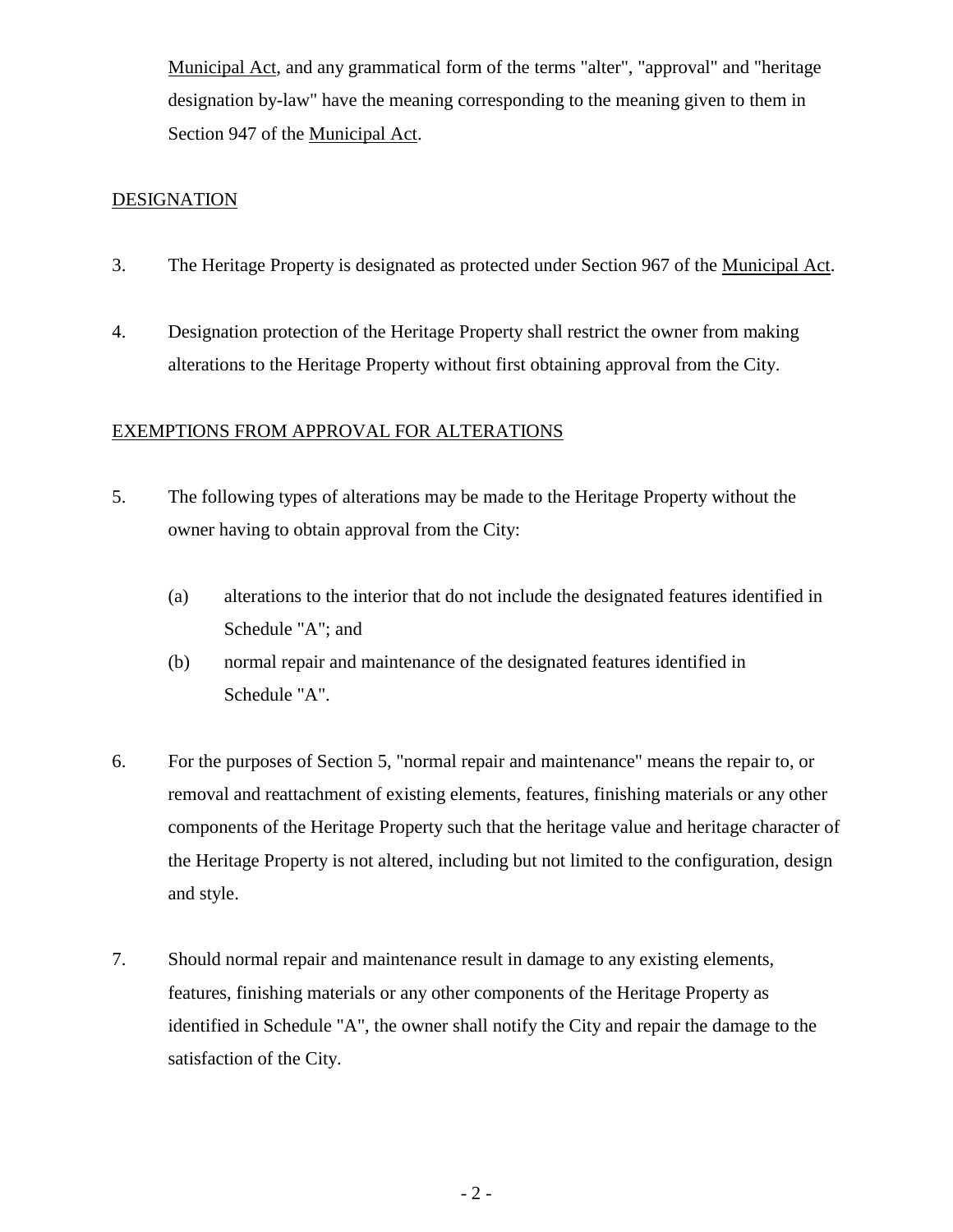8. Notwithstanding the exemption of Section 5, a building permit may be required in accordance with Surrey Building By-law, 1987, No. 9011, as amended or consolidated from time to time and any successor by-law.

# FINANCIAL ASSISTANCE

- 9. Where an owner of the Heritage Property is required to complete normal repair and maintenance, or other alterations to the Heritage Property, the owner may by application in writing apply to the City for financial assistance.
- 10. An application for financial assistance may be made under Section 9 only once every year as determined by the Municipal Heritage Sites Financial Compensation By-law, 1983, No. 7692, as amended or consolidated from time to time and any successor by-law, and the Council may grant such financial assistance under any terms or conditions as it deems appropriate.
- 11. Nothing in this By-law obligates the Council to exercise its discretion to provide financial assistance under Section 256 of the Municipal Act.

READ A FIRST AND SECOND TIME on the 15th day of November, 1999.

PUBLIC HEARING HELD thereon on the 13th day of December, 1999.

READ A THIRD TIME on the 13th day of December, 1999.

RECONSIDERED AND FINALLY ADOPTED, signed by the Mayor and Clerk, and sealed with the Corporate Seal on the 19th day of June, 2000.

|  |  | <b>MAYOR</b> |
|--|--|--------------|
|  |  | $C$ I FRK    |

h:\by-laws\adopted bylaws\2000\clk13888.doc